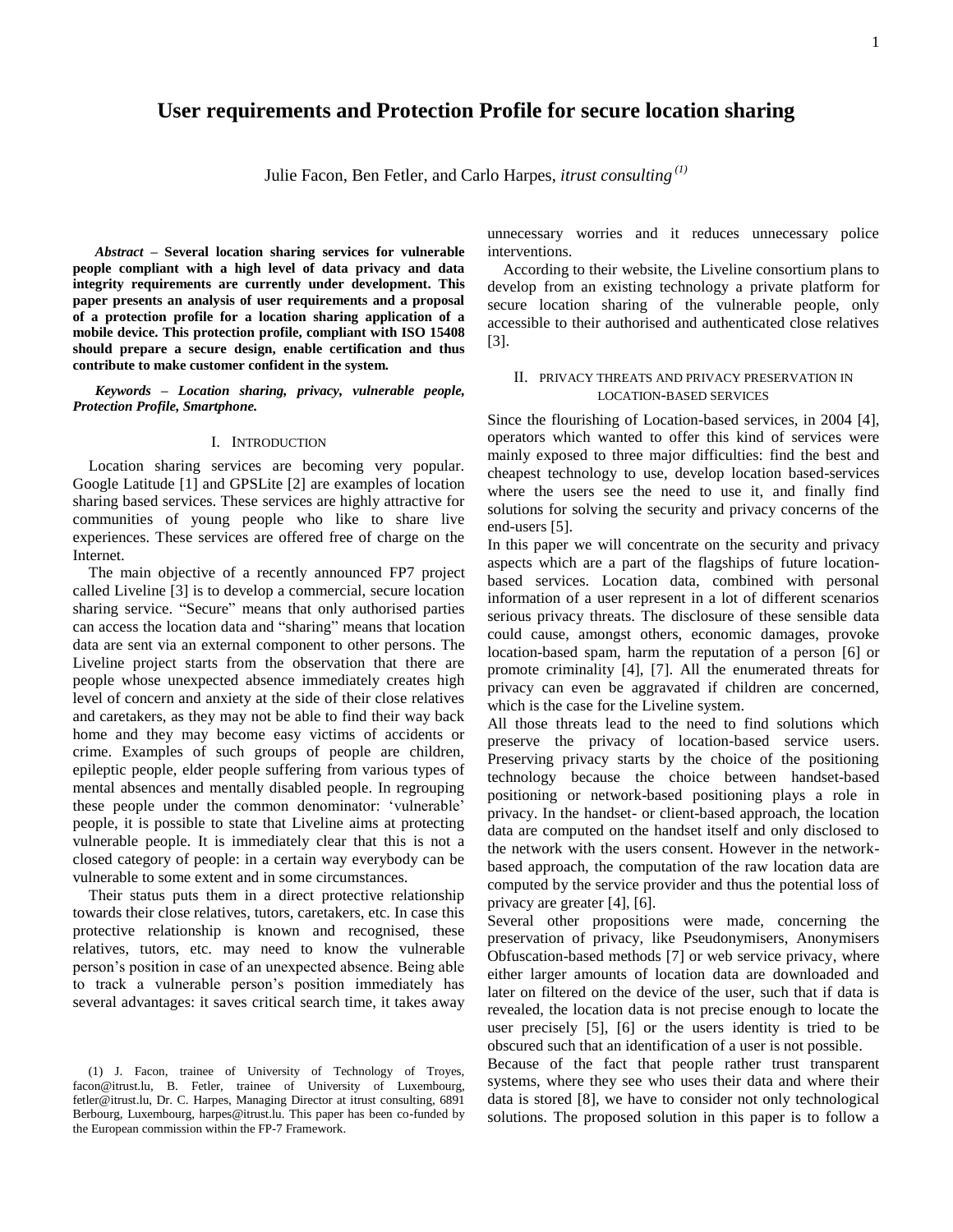norm, where people can clearly see how the system is designed and how data is treated by the system.

### III. USER REQUIREMENT

A main focus of a location-sharing service is to find user requirements, expressed by people who fit into the target group of the offered service.

However, to prepare the discussion with target user group of vulnerable people and their relatives and to collect requirements of stakeholders which do not explicitly fit in the target user group, the service has been demonstrated to visitors at the Galileo Application Days from 3-5 March 2010 in Brussels. A questionnaire was worked out, containing 9 general questions chosen to cover important parts of typical requirement on a location sharing service.

Visitors had the possibility during the demonstration to respond to the questions and express their personal requirements on the system. These questionnaires were evaluated and the result of the evaluation, on the one hand, confirmed the state of the knowledge on location-based systems and, on the other hand, provided further refinements on costumers needs.

In total, 32 questionnaires have been filled out and evaluated. As the respondents were visitors of a technical exposition, we have to clarify that this is not a representative study. It nevertheless helps to face a future service design on user requirements.

The questions, covering the expectancies of the respondent, revealed that people want to have a fast and easy to handle, service with high accuracy (between 1 meter (38%) and 10 meters (44%)), which could be installed on the most popular mobile phones like Nokia (24%) and the Apple iPhone (21%).

People agree to use a location sharing service as a commercial service (73%), with cost between 3 and 5 Euro per month (34%).

The target use is the family environment (60%). That people would use the system primarily in their family environment could be explained by the fact that people trust mainly their family in emergency situations and they trust their family to not use the service in an abusive way.

To get a more precise idea to whom in the family users would recommend to use Liveline, people answered that they would use it for localisation of their young children (40%) and of their elder family members (21%).

The evaluation also showed that the main obstacle why people would not use such a service, is the concern that their data could be shared with other parties (39%), followed by the concern that they can get localised with or without their consent (31%). This feedback, together with the feedback that people want their data to be stored securely and that the operator of such data be put under supervision of a Data Protection Authority (66%), shows that people have large concerns on their privacy.

This result seems to be in contradiction with the current popularity of unsecured social networks, and the willingness of peoples to share very private information. But it is consistent with the current public debates and the raised concerns on privacy issues.

The increasing awareness encourages service providers to conceive a secure system, to make a secure design, and to be prepared for certification and operational audits of the service delivery. An excellent basis for such independent certification is ISO 15408, generally called common criteria, in which security requirement are defined in a document called Protection Profile.

## IV. COMMON CRITERIA

Common Criteria is the standard method to ensure product security and communicate on the security of software of hardware component. The same method has also been used in the FP7-project MICIE [11] to define security requirements of a gateway sharing risk information among operators of critical infrastructure. In general, the method is state-of-the-art for high security components like electronic signature cards or crypto servers.

#### *A. Common Criteria*

Common Criteria (ISO 15408) formalise the way to integrate security in a product. The main purpose is to define a security profile called protection profile for a product called target of evaluation. A protection profile can be applied to different products of the same type. The certification evaluate that the security of a given product has been implemented according to the formal requirements and good practices as it is described in the protection profile. Such evaluation is generally made by independent, accreditated labs. The depth of this evaluation is the so-called evaluation Assurance Level

Note that common criteria does not provide certification that a product is secure in all circumstances; it can certifythat a product was designed and developed following transparent requirements and that it is secure to use it in the conditions that it has been designed for.

#### *B. Location sharing context*

the secure location service that we adresse here consists in making available to authorised persons on a web server through the Internet network location data with a given accuracy collected by some means of localisation, mainly GSP. The localisation device can be a mobile phone, a smartphone or a location tracker.

The system is composed by two parts: one is the application installed on the mobile device and the other one is the web server which receives the location data, authenticates the user and provides the location data.

Location sharing is a sensitive exchange of information especially through public network as Internet. Web applications are common applications that are attacked by non specialist hackers. That is why people should not trust a location sharing service without some guarantees that their private data are protected.

A dedicated approach for assurance of the web server security will be not be defined here. In this paper, we focus on the security of the Smartphone application and the communication towards the server.

The application on the mobile phone is a key application from the security point of view, because it collects and sends location data from and to some other parties. It represents a starting point to define and implement the security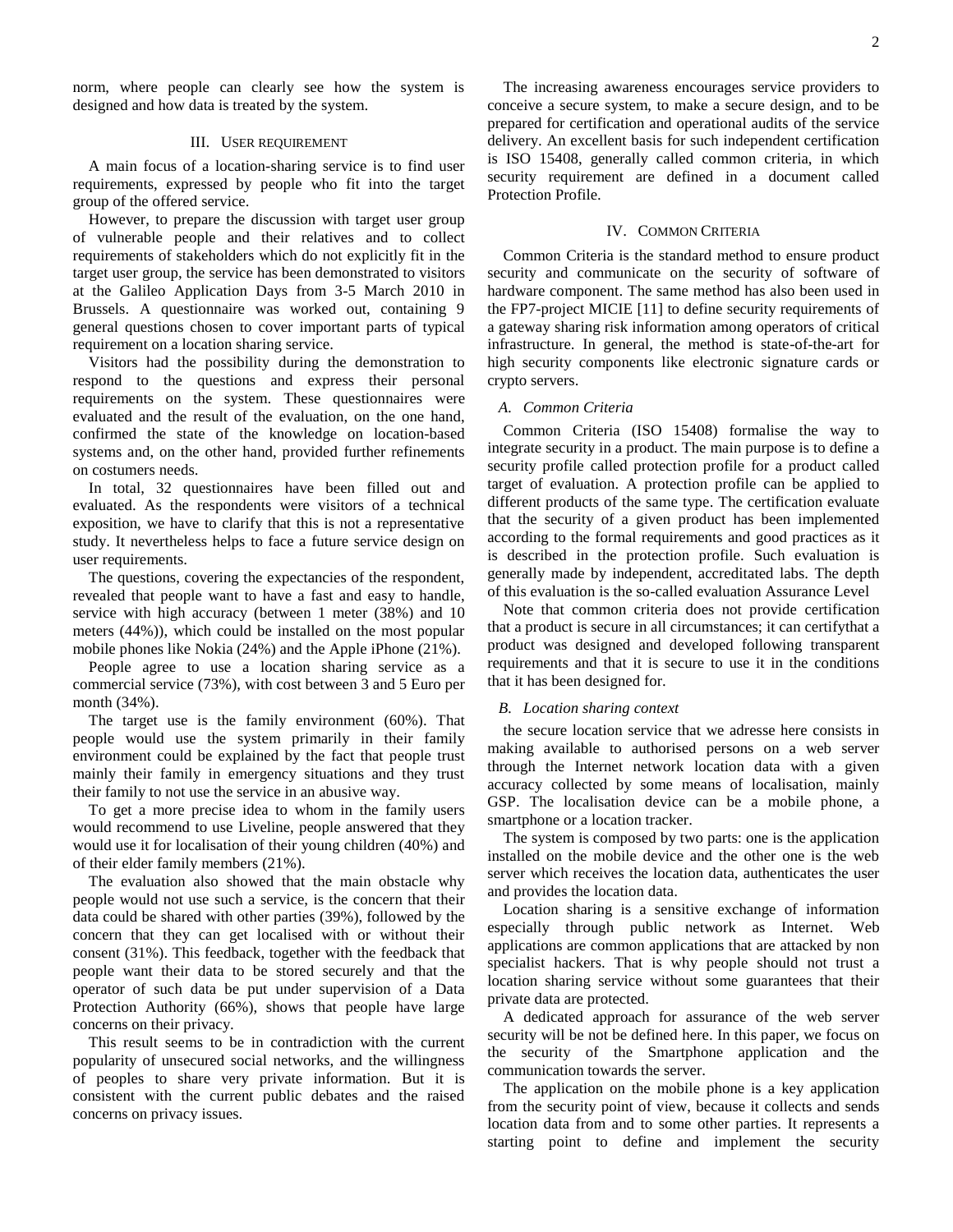requirements which are needed to protect personal data in a location sharing application.

For the second key component, the web server collecting the location data and providing access to authenticated and authorised users, approaches different than common criteria seems to be more appropriate. A quite recent approach for this is the European Privacy Seal, defined in 2008 [12].

## *C. Protection Profile*

Protection Profiles are used as part of the certification process according to the Common Criteria (ISO 15408). It is a document which describes the security requirements of a product without describing how these requirements will be implemented. It describes an overview of a product named Target of Evaluation (TOE) and his functionalities. Then, it describes the assets that should been protected and the assets that the TOE should protect. After that, it describes the threats and the assumptions about the TOE and his environment. Assumptions permit to define the right context to use the products in good condition. To finish, it describes the security objectives of the TOE and his environment to take care about the identified threats. All these features are used to define the security functional requirement and the security evaluation assurance that the product reach or have to reach.

Moreover, the Protection Profile helps to develop the application in accordance with data privacy and data integrity requirements. It demonstrates that the product has been developed following the security requirements defined on it, so people can be confident on the product.

## V. PROTECTION PROFILE FOR A MOBILE LOCATION SHARING APPLICATION

This part presents the Protection Profile for a mobile location sharing application.

## *A. TOE overview*

This part describes the main functions of the TOE.

*1) TOE type*

The TOE is a software component which can be installed on different kind of equipment such as Smartphone. Its objective is to read location information provided by a GPS chipset on the smartphone, and to send it regularly to a web server. Moreover, it may provide the location of other devices by retrieving the information from the web server.

### *2) Usage and major security features of the TOE*

The TOE is used to collect and send location data about people. These data are considered as personal data so that it is necessary to assure their confidentiality during the entire process.

## *B. TOE description*

This part describes the TOE and how it interacts with its environment.

*1) Physical scope*

The TOE is software.

*2) Logical scope*

The TOE is composed by the application process and its configuration data. It has five interfaces with its environment:





- 1.Input RTLS (Real Time Locating System) is used to collect location data from the location system;
- 2.GUI is used to interact with the user of the application. He can activate the system by entering his password and see other people localisation;
- 3.Output is used to send location data to the web server by public networks;
- 4.Input location is used to request a location data from the web server to see someone's location through the GUI;
- 5.The operating system in which it is installed.

Figure 1 represents an overview of the TOE, its environment and the interactions between it.

#### *3) Security objectives for the operational environment*

The correct operation of the TOE depends on the operating system on which it is installed, on the hardware, on the visibility of satellite signals, and on the GSM network for external communication.

#### *C. Assets*

The description of each asset of the TOE also gives the type of protection required.

*D\_Data*: Location data which are transferred through the application from the GPS chipset to the web server. Protection: Confidentiality, Integrity.

*D\_Data\_Conf*: Configuration data of the application. Protection: Confidentiality, Integrity.

*D\_Software*: The application which is installed on the smartphone. Protection: Integrity.

#### *D. Threats*

The threats are evaluated in accordance with the type of potential impact on the information transmitted and to their criticality.

*T\_Confidentiality*: Access to the location data by an unauthorized person or program by listening to the message or by accessing to configuration data through a second application. Assets threatened: D\_data, D\_Data\_Conf.

*T\_Integrity*: Modification of the application configuration. The application can be modified to send location data to a wrong server or to send wrong location data. Assets threatened: D\_Data, D\_Data\_Conf.